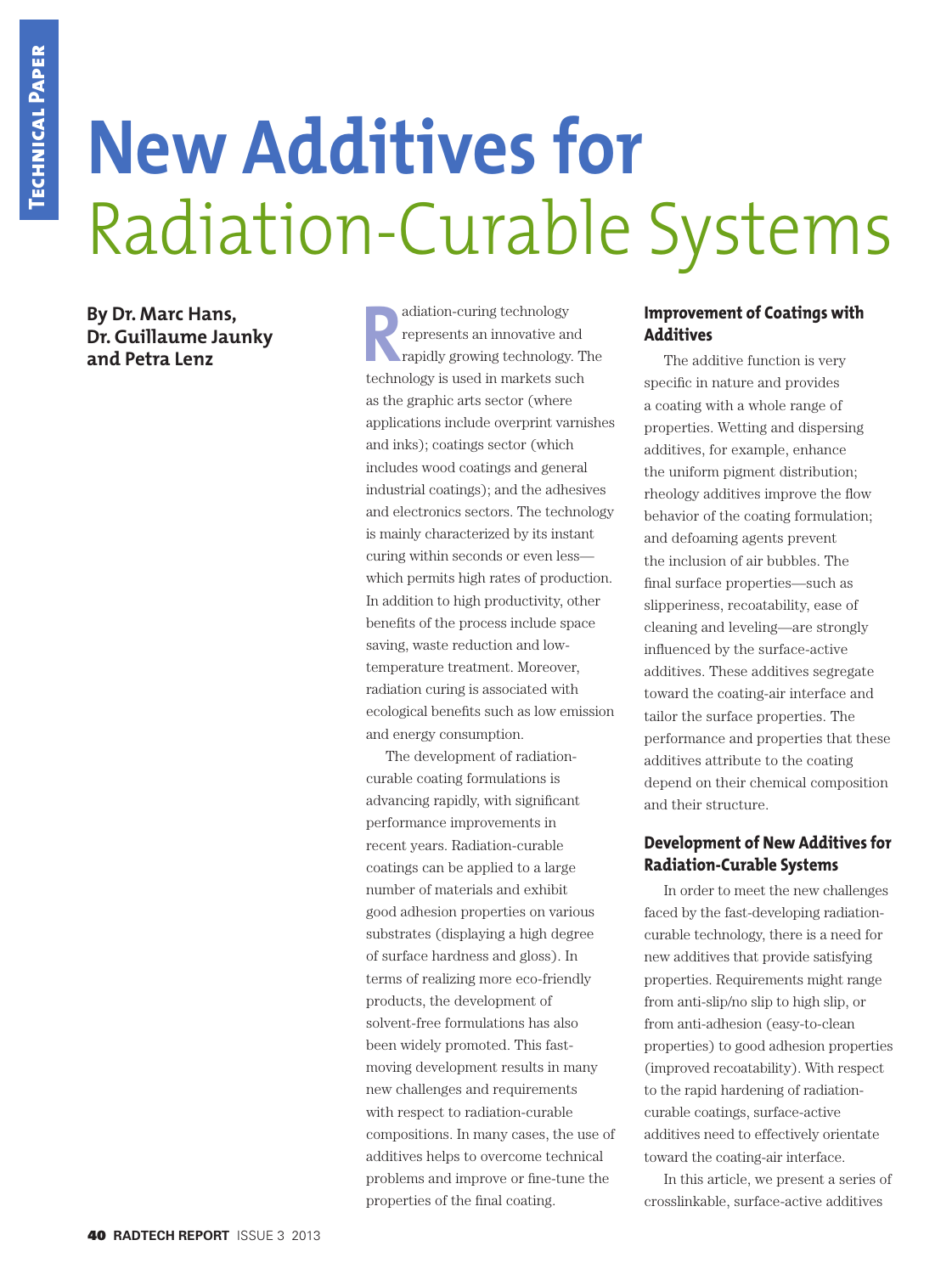## **Development of four different additives using a versatile toolbox of chemistries and technologies**



for radiation-curable systems that have been designed to tailor the surface properties precisely within a wide range that meets the specific needs of the end-user. When developing additives, a few important parameters need to be considered:

#### • *Chemical Composition*

An important component of surface-active additives is polydimethylsiloxane. Polydimethylsiloxanes are incompatible with nearly all organic materials and have a strong tendency to segregate to the coating-air interface. As pure polydimethylsiloxanes show many drawbacks in the applied coating, they have to be organically modified with binder-compatible moieties in order to improve their compatibility with a broad range of polymeric binder formulations. The wellbalanced mix of the polysiloxane and the different modifications determine the compatibility and effectiveness of the obtained additive within different coating systems.

#### • *Polymeric Architecture*

The structure of the surface-active additive is of great importance. It strongly influences its effectiveness and segregation behavior. Common polymeric architectures are linear ABA-structured copolymers or branched comb-shaped copolymers. With the application of new technologies such as macromer technology, other structures such as AB-structured block copolymers become possible. Highly branched or hyperbranched polymers also present advantages in terms of their segregation behavior. Moreover, in comparison to their linear counterparts, they possess a multitude of end-groups that can be functionalized.

Using a versatile toolbox of chemistries and technologies, four different additives with properties adjusted for specific applications have been designed (Figure 1).

Additive A (available as BYK-UV 3535) is a siloxane-free additive. It is based on a hydrophilic polyether that has a hyperbranched structure, which enhances the segregation to the coating/air interface. As for the polysiloxane-based additives—Additive B, Additive C and Additive D (available as BYK-UV 3576, BYK-UV 3575 and BYK-UV 3505)—the polysiloxane

content was varied from low to high. The activity of the polysiloxane-based additives depends not only on their molecular weight but also on their molecular architecture. Additive B and Additive C possess a similar molecular architecture and can be characterized by a linear ABA structure with the main difference being their siloxane content. The ABA structure can be functionalized at both ends of the molecule.

Additive D is based on polysiloxane macromer technology, meaning it can be functionalized at only one end of the molecule. Additive D possesses a molecular architecture that can be characterized by an AB structure. The polysiloxane parts of the B, C and D additives were first modified with suitable polyether/polyester moieties to render them compatible in the various formulations and their endgroup(s) were then functionalized with a multitude of UV-reactive groups. Up to four UV-reactive groups ensure the crosslinking of the additives into the binder matrix, which prevents migration and allows the additives to be fixed permanently to the surface, guaranteeing long-lasting effects. This is especially desirable when slip and easy-to-clean/anti-graffiti effects are the goals.

It is worth adding that a mild process technology was chosen for the new additives production. This has advantages over conventional acrylation technologies and has led to the manufacture of colorless and odorless products. Below, application results showing the properties that can be achieved by using the additives are described.

#### **Compatibility**

Polysiloxane-based additives, especially additives with a higher content of polysiloxane, are used to strongly reduce surface tension or to provide slip and mar resistance as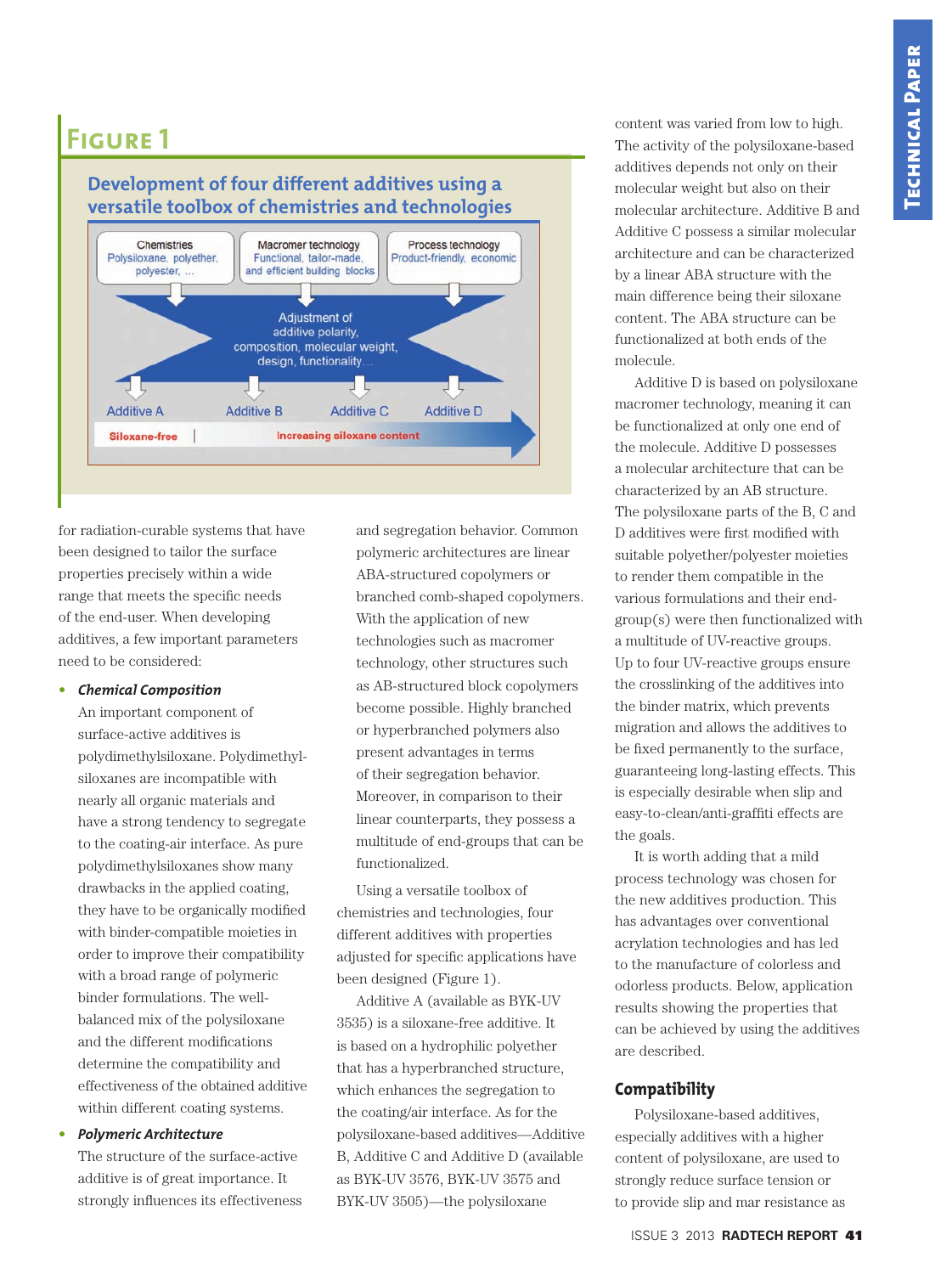## **Improved compatibility of the new additives in a UV-curable, aliphatic urethane-acrylate formulation**



well as easy-to-clean properties to the coating. A drawback of these additives is that they are often incompatible with the coating formulation and cause turbidity. At high dosage, they often cause problems with adhesion to the substrate. The meticulous design of the structure and composition of the new additives, especially in the case of Additives C and D, has resulted in exceptionally good compatibility of the additives with the coating system with no loss of performance. To achieve

this, the additives were incorporated in an aliphatic urethane acrylate formulation (0.3% dosage) and compared to a commercially available high-slip additive used as a benchmark. The turbidity was judged visually (1 = clear; 5 = very turbid). Results are depicted in Figure 2.

The improved compatibility was achieved by carefully adjusting the polarity of the modifications and arranging them within the core of the polymer architecture.

# **Figure 3**



## **Surface tension of the four additives compared to additive dosage in a 100% polyester-acrylate system**

## **Effect on Surface Tension**

A significant parameter affecting the quality of the final coating is the surface tension—more specifically, the surface tension differences of the materials involved or the differences within the applied coating that may occur from solvent or water evaporation, crosslinking of the binder (monomer/ oligomer combinations) or external sources such as dust particles. Upon application or drying of the coating, this may lead to poor substrate wetting, crater formation, formation of Bénard cells or bad leveling. These defects degrade the optical appearance of the coating and its ability to protect the substrate. Using the new additives, the surface tension can be properly adjusted to the required value. To bring this about, the additives were incorporated in four different concentrations in a 100% polyester-acrylate system. The surface tension of the liquid coating formulations were measured with a KRUSS Processor Tensiometer using the du Noüy ring method. Figure 3 shows the surface tension of the liquid formulation with respect to the additive dosage of the four additives.

Additive A, which is polysiloxanefree, does not affect the surface tension over the whole dosage range. The effectiveness of the polysiloxanecontaining additives increases with increasing polysiloxane content. Additive D, which is based on polysiloxane macromer technology and contains the highest amount of polysiloxane, is extremely effective and already reduces surface tension significantly at a very low dosage of 0.1%. All the products eliminate surface tension differences and lead to improved leveling of the obtained coating.

## **Effect on Surface Slip**

In many cases, applications require coatings to have improved surface slip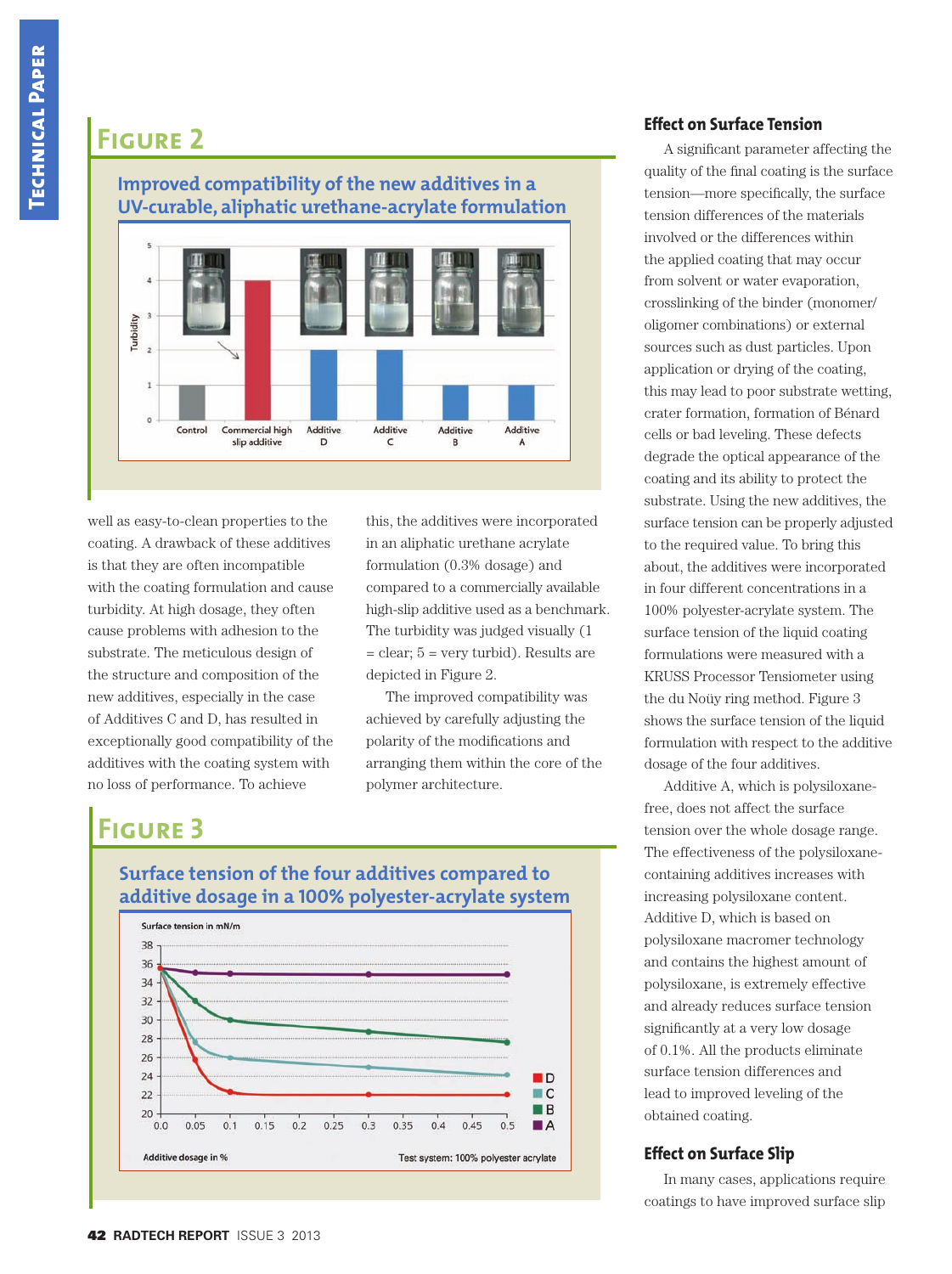#### **additive dosage** Slip increase compared to control in % 90  $80$ 70 60  $50$ 40 30  $20$  $10$  $\blacksquare$  $\blacksquare$  C  $\Omega$  $B$  $-10$  $0.0$  $0<sub>1</sub>$  $0<sub>2</sub>$  $0.3$  $0.4$  $0.5$  $\blacksquare$  A

**Surface slip of the cured coating compared to** 

properties. Certainly, surfaces with high surface slip are more scratch and mar resistant, more resistant to blocking and less prone to soiling. It might also be necessary to adjust the surface slip to a particular level. For example, the surface slip of the overprint varnish of magazines should not be too high; otherwise the magazines cannot be easily stacked. For parquet floors, it is desirable to reduce the surface slip as much as possible to prevent people from falling. To this end, the same polyester acrylate formulations that had been used to measure the surface tension were applied to glass substrates and cured with a mercury vapor lamp (120W/cm, belt speed 5m/min). The force required to move a slider horizontally across the surface was measured giving coefficient of friction values that were used to assess the slip of the surface. From the reduction in the coefficient of friction, the slip increase compared to the control was calculated as a percentage. Negative values indicated the anti-slip effect. Results are depicted in Figure 4.

As expected, the polysiloxane-based surface additives show an increase

in surface slip and the performance is dependent on the polysiloxane content. Additive B, which contains a low amount of polysiloxane, only has a moderate impact on the surface slip. With Additive C, the increase in the surface slip is dependent on the dosage. At low dosage it behaves similarly to Additive B, and at higher dosage it drastically increases the surface slip. Additive D, the additive based on polysiloxane macromer technology, is extremely effective. Already at a low dosage of 0.1%, it increases the surface

slip by about 70%. This is due to the high silicone content and a highly mobile structure that can readily orientate to the coating-air interface. By contrast, the polysiloxane-free Additive A, which has no influence on the surface tension, leads to a reduction in the surface slip compared to the control. At higher dosage, it gives rise to anti-slip effects. This can be explained by its polar polyether structure.

#### **Effect on Surface Energy of the Coating and its Easy-to-Clean Properties**

An important characteristic with respect to recoatability and easyto-clean properties is the surface energy of the cured coating and, more specifically, the polar and dispersive portion of the surface energy. A high polar portion generally implicates improved recoatability, while a low polar portion prevents the coating from soiling. The surface energy of the cured coatings with an additive dosage of 0.3% is determined by using a contact angle goniometer. By measuring the contact angle of different liquids of known surface energy, the surface energy of the cured coating with its polar and dispersive portions is

# **Figure 5**



**Surface tension of the cured coating compared to additives at a dosage of 0.3%**